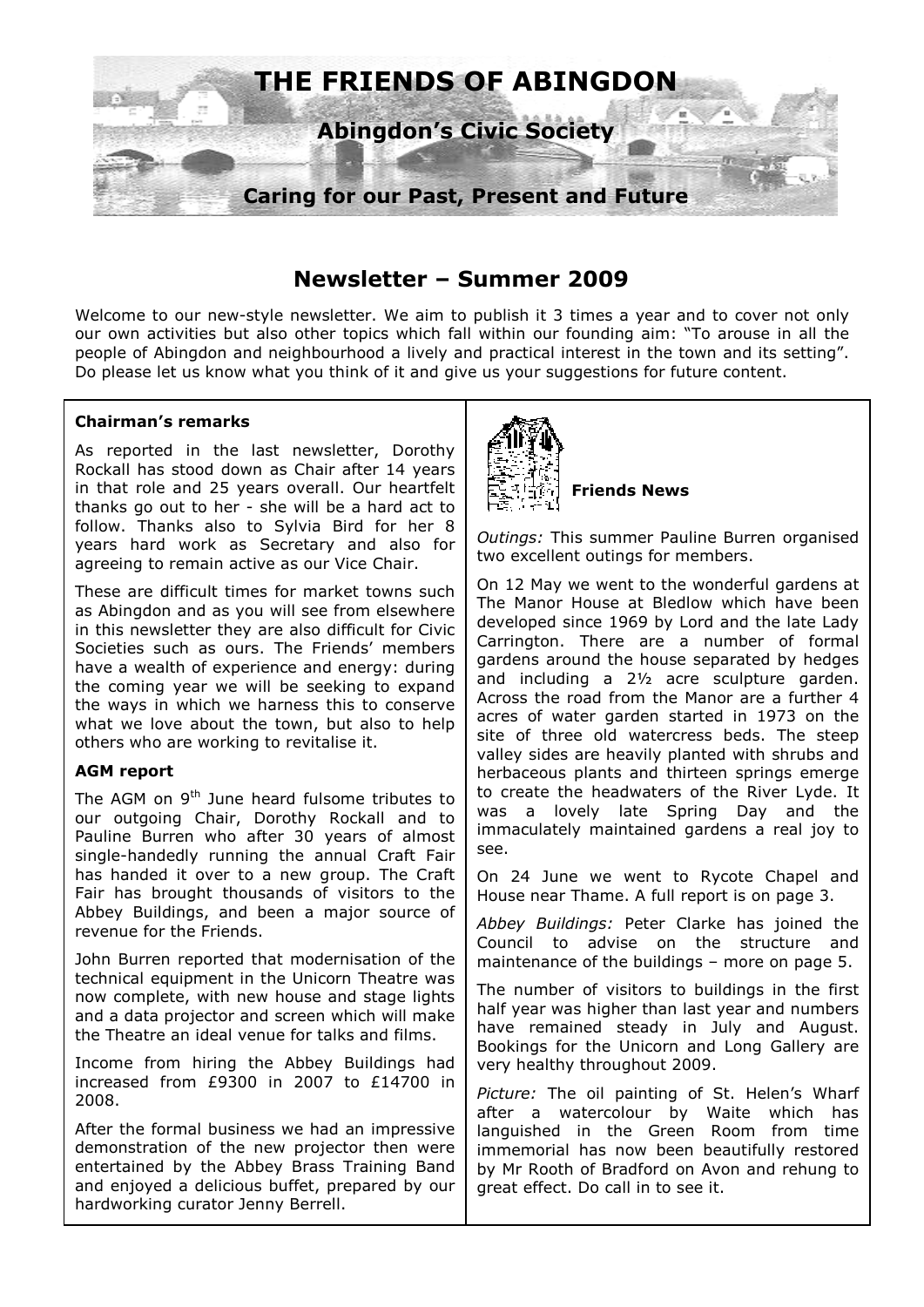# **Abingdon news**



*Abbey Gardens*: The Vale of White Horse District Council has been given Green Flag status for the restored Victorian gardens in Abingdon. Green Flag status is a national standard awarded to the best green spaces in the country. To qualify for the award, spaces must meet strict criteria which mean they are open to the public and free to use and must provide a clean, safe and a welcoming place in which to spend some time.

Abbey Gardens has been transformed into how it looked in its Victorian heyday thanks to a major restoration project which took almost five years to complete. It was funded by a £826,000 grant from the Heritage Lottery Fund and £390,000 from the Vale.

*Guildhall*: The Vale Council is continuing to look at various options for the future management of the Guildhall in Abingdon, and is consulting parties that have an interest in its future operation. The review is being led by Councillor Richard Webber and Strategic Director Matt Prosser and there will be a meeting in late September to consider the findings of the discussions to date. These comments will then be fed into a report to the Vale Executive later in the year. The Friends Council will shortly be discussing how they should contribute to the review.

*Abbey Shopping Centre:* The Vale Council has announced that this is to be the new name for the precinct: short term work to get new tenants into the centre is progressing well with a toyshop opening in September and WH Smiths before Christmas. The Vale are also working with Scottish Widows to develop longer term plans for the shopping centre.

*Old Gaol*: Whilst there may not appear to be much work on the ground at present we are told that a huge amount of legal, planning and infrastructure work is in hand and significant progress is being made on the various permissions that are needed to enable the main development to go ahead.

*Kings Head & Bell:* planning permission has now been granted for renovation and extension and work is under way. The owners are a small company called Foundation Inns who appear to specialise in creating character pubs with good food in old buildings.

*Shop front grants*: Abingdon shops may be eligible for financial assistance with improvements to their appearance. Shops within the Abingdon Conservation area can request a grant through Abingdon's Joint Environmental Trust for minor works or major restoration projects to traditional and listed buildings. More information from the District Council or

environmental.trust@whitehorsedc.gov.uk

*Posters and banners:* in response to queries from the Friends, the Vale have confirmed that the formal position is that their consent is required for posters and banners on public or highways property. However they have also said that they will not rigorously enforce breaches of this requirement where the advertising is on behalf of a community or notfor-profit event and where the advertising is not excessive, either in terms of numbers of posters or length of time for which they are displayed. This appears to be a green light for reasonable advertising by community groups.

*Note:* this is a selection of news about the town and the topics will vary from one issue to the next. Coverage of other topics including the Museum redevelopment can be found on the Town and Vale Council websites and in the Town Crier magazine. In the next issue we hope to be able to report news from the "Choose Abingdon" partnership, which was mentioned in our May newsletter.

#### **\*\*\*\*\*\*\*\*\*\*\*\*\*\*\*\*\*\*\*\*\*\*\*\*\*\*\*\*\*\*\***

#### **Camino request**

The owner of the Camino Restaurant in Bath Street is trying to compile a history of the building and has asked whether anyone can help with information or pictures of previous uses for the site (13-15 Bath Street). So far he knows it has been a TV shop, greengrocers, butchers and latterly a series of restaurants (Lamberts, Il Camino, Don Giovanni and now Camino). He has heard rumours of a hat shop but can't find anything on that. If anyone can help please contact Ryan Cox, Camino Restaurant, 13-15 Bath Street OX14 3QH, telephone 01235 532211 or e-mail ryan@camino-restaurant.com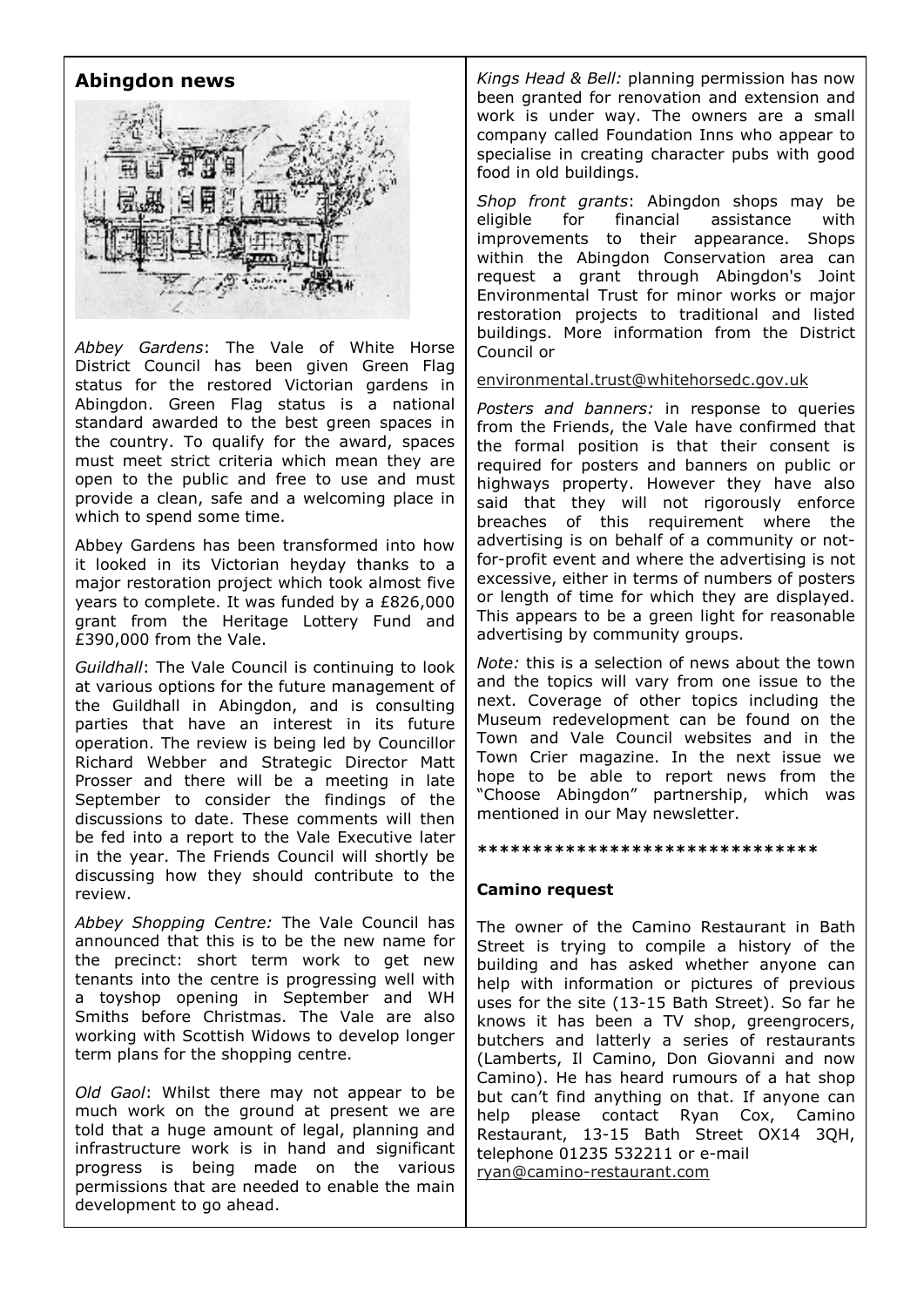#### **The Civic Society Initiative by Michael Matthews**

As members may have seen, the Civic Trust, of which we have been subscribing members for many years, went into administration in April.

The Civic Society Initiative was launched on 1 June 2009 by Griff Rhys Jones and Tony Burton with the support of Campaign to Protect Rural England, The National Trust and several other well-known bodies. It has been established to address four main questions:

- What is the mission of the civic society movement in the  $21<sup>st</sup>$  century?
- What is needed to achieve this mission by way of an effective network of local groups and a strong national and local presence?
- How is this organised and funded ?
- How can we best maintain the existing civic society network and promote its value to itself and externally in the meantime?

In essence the purpose of the Civic Society Initiative is simple: to establish the means within twelve months to ensure the provision of a national voice and support for the civic society movement.

John Burren and I attended an Open Forum for local groups at High Wycombe on  $25<sup>th</sup>$  July. There was general agreement that a new umbrella organisation was very much needed and those present put forward their ideas of what they would like to receive from such an organisation. There will be a further conference at which I hope we shall be represented in late September to bring together the results of many more open forums.

I also hope that we shall be able to arrange for Tony Burton to come to the Unicorn next Spring to speak to us all and inspire us as he did the forum with his vision of what a good civic society can and should do.



### **Rycote Visit – 24 June by Dorothy Rockall**

"Flaming June" was an apt description of the day Pauline Burren took 30 of us to Rycote Park near Thame, the ancestral home of the Earls of Abingdon. The Domesday Book records the owner in 1086 as Geoffrey de Mandeville but in 1682 one of the then owners of Rycote Palace was created first Earl of Abingdon by King Charles II. It remained the seat of the Earls of Abingdon until 1745, when a fire killed the ten year old heir to the title in his bed and the family decamped to Wytham. The existing house is on the site of the former stable block.

We were welcomed at the barn which Bernard and Sarah Taylor have converted to a concert venue. Using money acquired in the banking world they deliberately looked for landed property in the Home Counties where their international contacts could continue their networking in an atmosphere reminiscent of English stately homes.

It was immediately obvious that the place exuded wealth: the craftsmanship involved in quarrying and laying large flagstones for the floor demands precision which does not come cheap.

The adjacent formal garden is in front of the house which has about 30 bedrooms with Georgian sash windows. Its stone walls have been recently reconstructed with a chevron pattern in brick which will look better after several decades of weathering. This aggressive neatness was evident throughout, not least in the vegetable garden which belied the statement that there are only three outdoor staff.

At first sight the chapel looks to be a Victorian construction but it was originally established in 1449 as a chantry chapel with accommodation for 3 priests. The yew tree to the south of the chapel is claimed to have been planted for the coronation of King Stephen in 1135.

Among the box pews in the nave the most notable feature is a pair of canopied pews forming a chancel screen. One has a ceiling representing the sky with gold stars and a tiny stairway leading to a minstrels gallery above. The other has a domed roof with remains of religious paintings and carvings. At the west end another minstrel's gallery has an underside with a painted sky and gold stars.

Before leaving we saw the latest modification to the floor between the canopied pews – a pair of doors leading to the crypt in readiness for when the Taylors arrange the present Earl's funeral.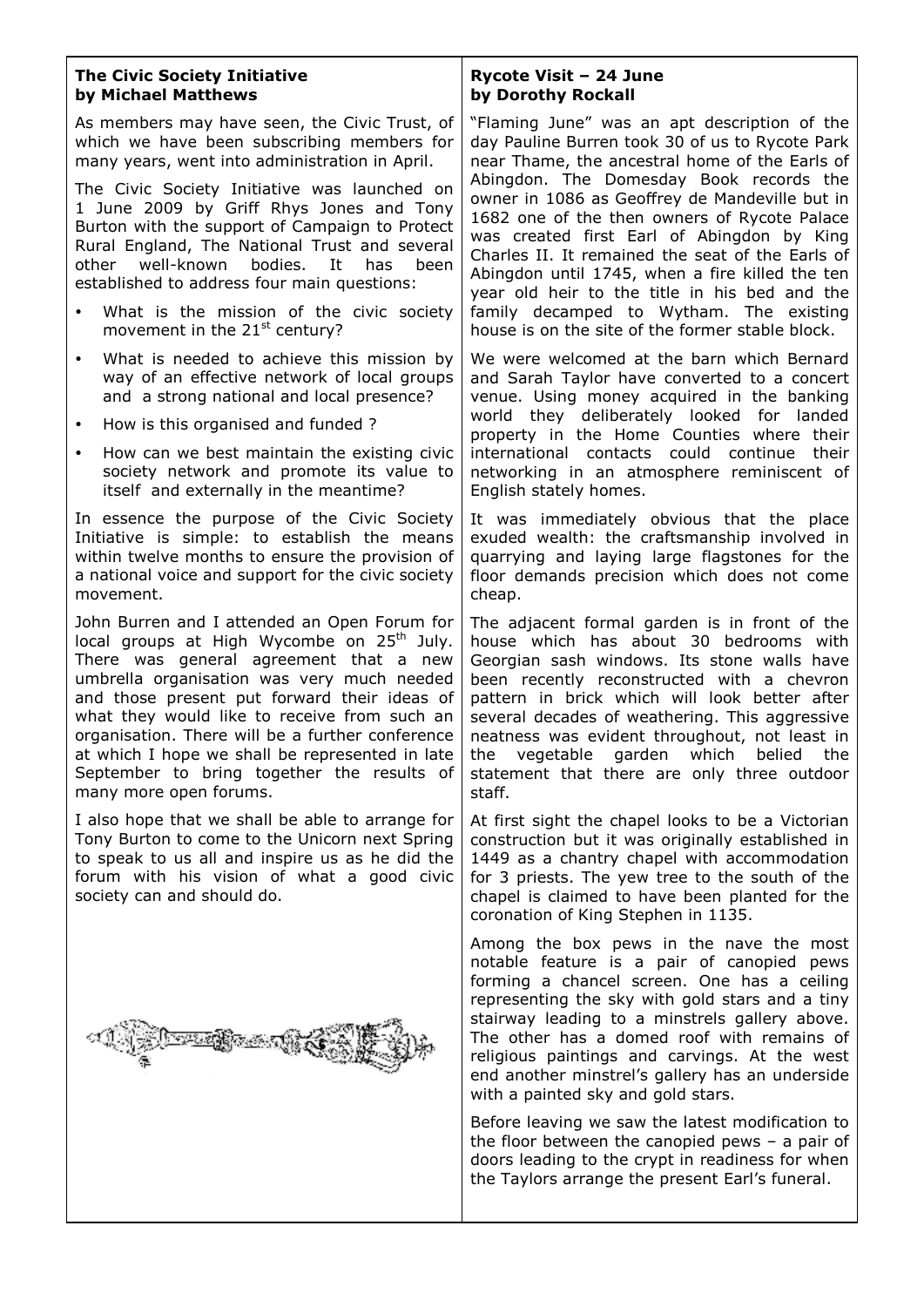| <b>Forthcoming Friends events</b>                                                                                                                                                                             | <b>Other events in Abingdon</b>                                                                                                                                                                                                                                                              |  |
|---------------------------------------------------------------------------------------------------------------------------------------------------------------------------------------------------------------|----------------------------------------------------------------------------------------------------------------------------------------------------------------------------------------------------------------------------------------------------------------------------------------------|--|
| The Medieval Banquet - 10th September<br>The Long Gallery, the Abbey Buildings.                                                                                                                               | Abingdon Revealed - Heritage Weekend<br>10-13 September                                                                                                                                                                                                                                      |  |
| Come and enjoy a fun occasion plus a four<br>course meal with wine. Plenty Cun and action<br>with Abingdon Drama Cun and action<br>up and be enterprised to dress<br>£29.50pp. Proceeds to two charities (all | The main Open Day is on Saturday 12<br>September with free entry to many of the<br>town's historic buildings, some of which are not<br>normally open to the public. There will also be<br>activities in the County Hall and Guildhall and<br>displays and entertainment in the Market Place. |  |
| explained on the enclosed flyer) or talk to<br>Pauline on 521873 or Jenny on 553701                                                                                                                           | Other events over this weekend include:                                                                                                                                                                                                                                                      |  |
| The all new Abingdon Craft Fair 2009<br>15 <sup>th</sup> - 18th October & 22nd -25th October                                                                                                                  | The Abbey Buildings will be open from 10.00<br>$\bullet$<br>- 16.00 on all four days.                                                                                                                                                                                                        |  |
| Open daily 10am to 5pm but with both Sundays<br>closing at 4pm.                                                                                                                                               | Coseners House Grotto will be open (times<br>$\bullet$<br>to be advised).<br>The "Lost Abbey of Abingdon" Project will be<br>$\bullet$<br>conducting two geophysical surveys during                                                                                                          |  |
| Please support the fair, a major source of<br>income for the Friends.                                                                                                                                         |                                                                                                                                                                                                                                                                                              |  |
| It'll do him more good than going to school<br>Thursday, 5th November 2009 7.30pm<br>(doors open at 7pm)                                                                                                      | the weekend, one over the buried ruins of<br>the Abbey, and one near the ruins of Barton<br>Court.                                                                                                                                                                                           |  |
| A talk in the Unicorn Theatre by Liz Woolley on<br>Child labour in 19th century. Oxfordshire.                                                                                                                 | Walk round the 1556 Chartered Bounds -<br>$\bullet$<br>11.30 Sunday, meet in Market Place                                                                                                                                                                                                    |  |
| Tickets: £3 to members £5 to guests to include                                                                                                                                                                | Fun in the Parks - family event in the Abbey<br>$\bullet$<br>Grounds. 14.00 - 16.00 Sunday                                                                                                                                                                                                   |  |
| refreshments, more details: 01235 521873<br><b>Friends Christmas Party</b><br><b>Thursday 10th December 2009</b><br>Christmas music and refreshments in the Abbey                                             | More details are in the enclosed leaflet and the<br>latest<br>updates<br>can<br>be<br>found<br>at<br>www.abingdonheritage.co.uk or by calling at<br>the Abingdon Information Centre, Old Abbey<br>House.<br>11th September - 10th January 2010                                               |  |
| Buildings. Put it in your diary now - details<br>nearer the time.                                                                                                                                             |                                                                                                                                                                                                                                                                                              |  |
| *******************************                                                                                                                                                                               | "The History and Future of the County Hall<br>- Courtroom, Venue, Museum, Icon"                                                                                                                                                                                                              |  |
| <b>Unicorn Theatre events</b>                                                                                                                                                                                 |                                                                                                                                                                                                                                                                                              |  |
| <b>Drama</b>                                                                                                                                                                                                  | New exhibition at the Abingdon Museum,<br>celebrating the 300-year history of the building                                                                                                                                                                                                   |  |
| <b>Faustus</b><br>by<br>Christopher<br>Marlowe<br>Dr<br>16 - 19 September: Abingdon Drama Club                                                                                                                | and displaying the plans for its future.<br>20 November - Mayor's Charity Quiz                                                                                                                                                                                                               |  |
| Lady Windermere's Fan by Oscar Wilde<br>23 - 26 September: Breakaleg Productions                                                                                                                              | Entry forms available from the Information<br>Centre                                                                                                                                                                                                                                         |  |
| Unseen Academicals by Terry Pratchett<br>17 - 21 November: Studio Theatre Club                                                                                                                                | 26 November - Charter Day                                                                                                                                                                                                                                                                    |  |
| <b>Music at the Unicorn</b>                                                                                                                                                                                   | History and heritage events - mainly for<br>schoolchildren. Organised by Abingdon Town<br>Council - details from the Information Centre.                                                                                                                                                     |  |
| 11 September - Reg Meuross                                                                                                                                                                                    |                                                                                                                                                                                                                                                                                              |  |
| 1 October - Show of Hands - sold out                                                                                                                                                                          | 17 December - Mayor's Christmas Party                                                                                                                                                                                                                                                        |  |
| 6 November - Spiers and Boden                                                                                                                                                                                 | For the over-70s. Organised by Abingdon Town<br>Council- details from the Information Centre.                                                                                                                                                                                                |  |
| 11 December - Dylan Project                                                                                                                                                                                   |                                                                                                                                                                                                                                                                                              |  |

For up to date information on a wider range of events in Abingdon see the "What's on in Abingdon" Diary at http://www.abingdondiary.co.uk/ or the Town Council website http://www.abingdon.gov.uk/

For an informative but light-hearted online commentary on events in the town – and lovely pictures – see "This Abingdon" at http://www.abingdonblog.co.uk/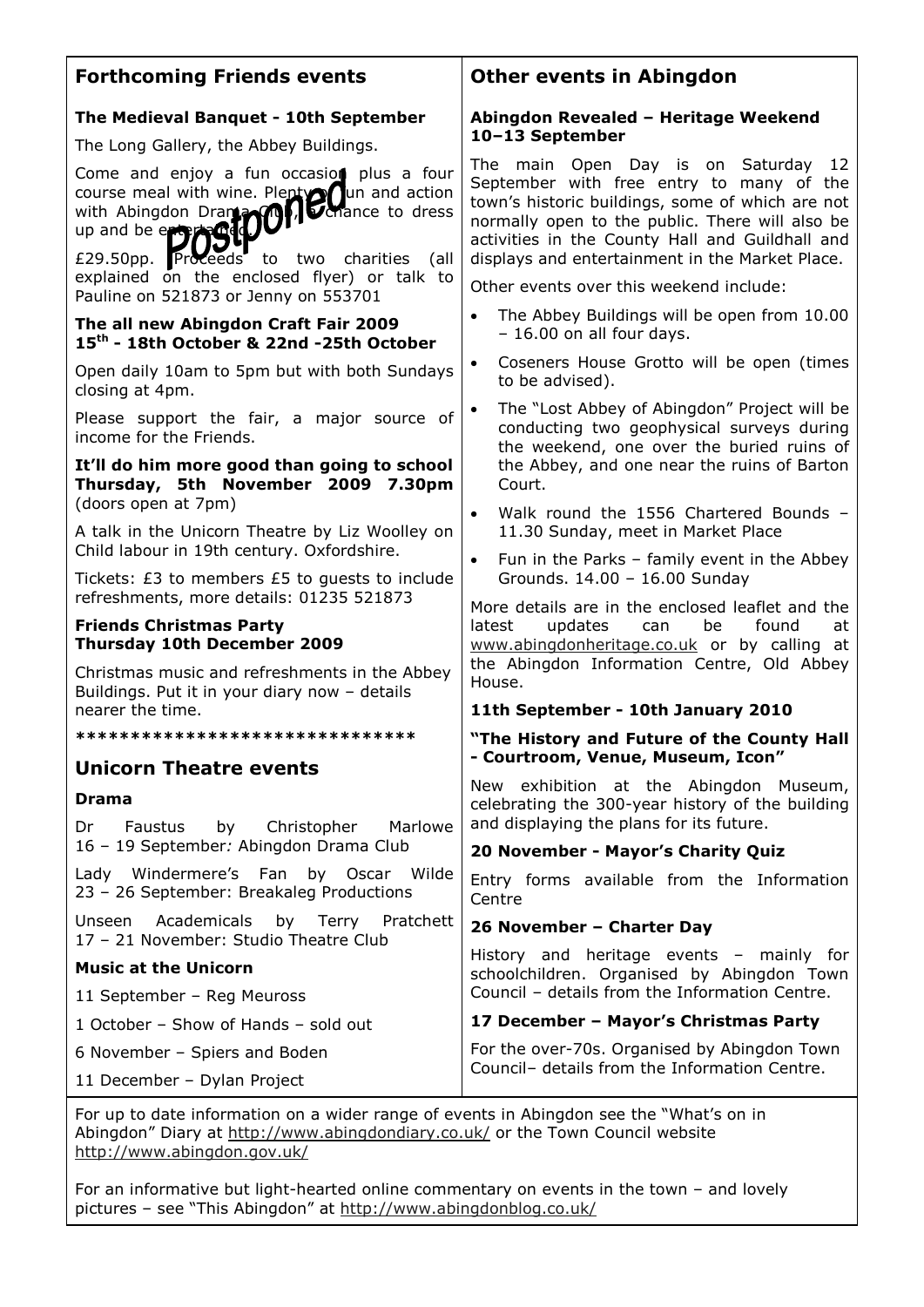# **"Who's Who" in the Friends of Abingdon**

A series of occasional pen portraits of those who are active in our Society

| <b>Michael Matthews - Chair</b>                                                                                                                                                                                                                                                                                                                                                                              | <b>Glynne Butt - new Council member</b>                                                                                                                                                                                                                                                                                                                                                                                                        |  |
|--------------------------------------------------------------------------------------------------------------------------------------------------------------------------------------------------------------------------------------------------------------------------------------------------------------------------------------------------------------------------------------------------------------|------------------------------------------------------------------------------------------------------------------------------------------------------------------------------------------------------------------------------------------------------------------------------------------------------------------------------------------------------------------------------------------------------------------------------------------------|--|
| Michael is our new Chair, but by no means<br>new to civic life in Abingdon or to the Friends.                                                                                                                                                                                                                                                                                                                | Glynne has lived in Abingdon for over 40 years.<br>She had a career in teaching and until<br>retirement in 2004, was Head of Our Lady's<br>School.                                                                                                                                                                                                                                                                                             |  |
| He was born in Abingdon - at the old Warren<br>Maternity Home - and has lived in the town<br>nearly all his life. After National Service in the<br>RAF and studying at the Royal Agricultural<br>College at Cirencester, he spent some time at<br>an agricultural company in Wiltshire before<br>returning to Abingdon to join the family firm of<br>Harris & Matthews, then operating from the<br>Old Gaol. | Her closer involvement in Abingdon civic life<br>began with her husband's election to the Town<br>and District Councils and she was Mayoress of<br>Abingdon in 1996-7. She is an accomplished<br>musician and plays an active role in the musical<br>life of the town. For two years from 2006, she<br>chaired the Community in the Old Gaol<br>Campaign, which sought to secure part of the<br>Old Gaol as a community facility for the town. |  |
| He served on Abingdon Borough Council from<br>1964 till 1976 as councillor for Abbey Ward<br>and in 1973 he was elected to the new Vale of<br>White Horse District Council. He served there<br>until 1991, with periods as chair of the<br>Recreation and Amenities Committee and the                                                                                                                        | She now feels that her keen interest in the<br>welfare of Abingdon is best pursued through its<br>Civic Society.<br>Peter Clarke - new Council member                                                                                                                                                                                                                                                                                          |  |
| Planning Committee.<br>He became a Governor of Christ's Hospital of<br>Abingdon in 1988 and is now one of the senior<br>governors, serving as Master of the Hospital<br>from 1995-97. In 1998 he was appointed an<br>Honorary Freeman of the Town of Abingdon                                                                                                                                                | Peter is a retired professional builder and<br>member of the 'Chartered Institute of building'.<br>Through-out his career he was principally<br>concerned with historic building maintenance,<br>repair and additions.                                                                                                                                                                                                                         |  |
| He has served many years on the Council of<br>the Friends having been brought on board by<br>the redoubtable Dr. Joan Harcourt Norris, a<br>former Mayor of the Borough.                                                                                                                                                                                                                                     | He has always been a keen sportsman and can<br>still be seen on the golf course trying to<br>remember how the game should be played!                                                                                                                                                                                                                                                                                                           |  |
| Michael continues to be involved in other<br>organisations in the town including chairing<br>the Abingdon Horticultural Society, with which<br>his family has now been connected for over<br>100 years.                                                                                                                                                                                                      | He is a past president of Abingdon Rotary Club,<br>and is a current sub-committee chair. A life<br>long member of various social organisations, he<br>is active in most.                                                                                                                                                                                                                                                                       |  |
|                                                                                                                                                                                                                                                                                                                                                                                                              | Having been elected to the Friends of Abingdon<br>Council, he hopes to bring his experience to<br>bear in the management and upgrading of the<br>properties within our remit. The immediate aim<br>is to implement a protective maintenance<br>programme to the external fabric of the<br>buildings, followed by a similar exercise for the<br>internal spaces.                                                                                |  |

# **Bill Wivell**

We were sad to hear in July of the death of Bill Wivell, a former Mayor of Abingdon and longstanding member and supporter of the Friends. We have sent the Society's condolences to his widow Jill, and there will be a full tribute in the next newsletter.